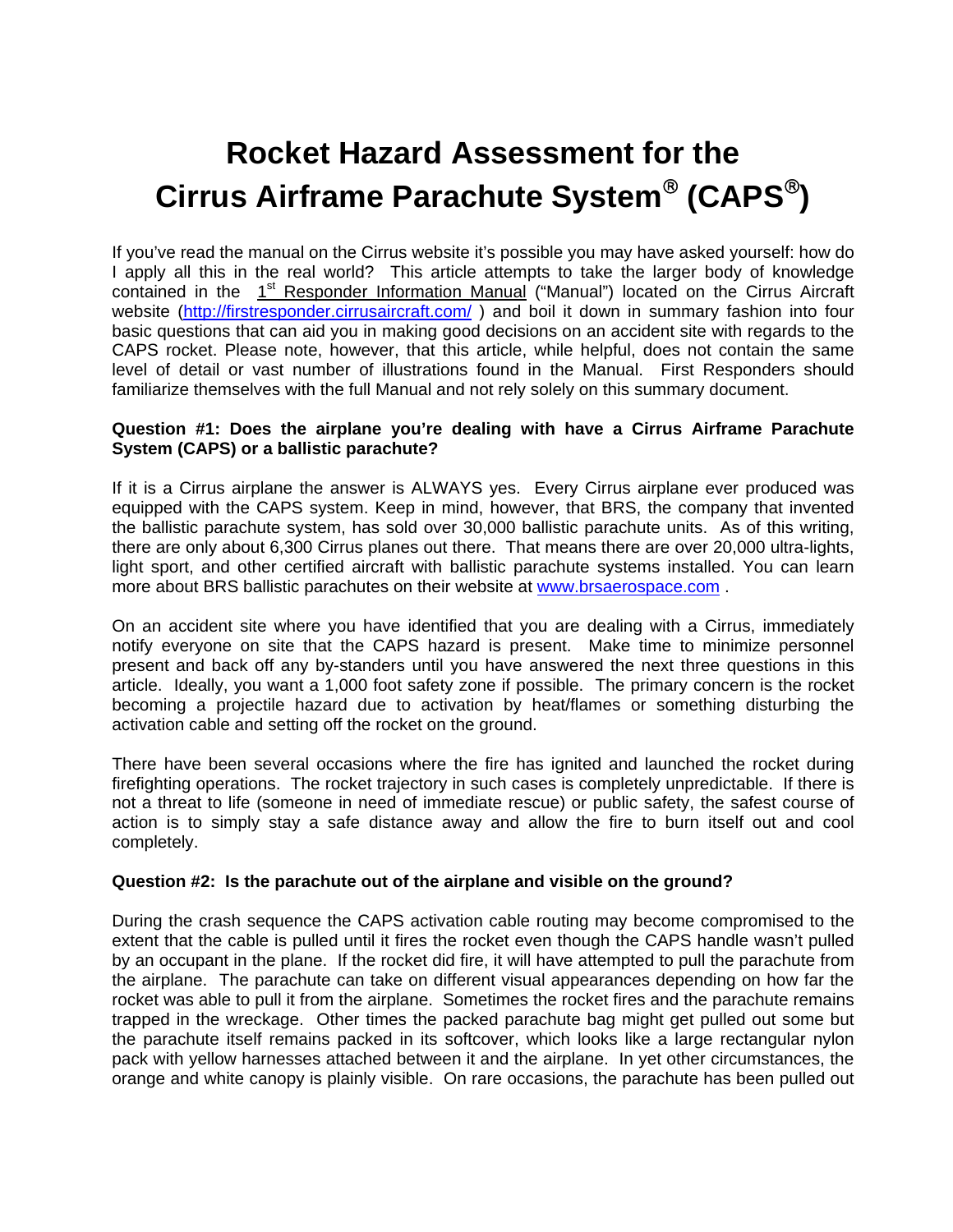of the airplane during the crash sequence even though the rocket did not fire. Bottom line – if the parachute is out of the airplane it is highly probable that the rocket is expended.

So if the parachute is out that is good news, but don't let your guard down. Try to verify that the rocket is NOT in the launch tube. As long as the rocket is out of its launch tube and out of the airplane, it is reasonably safe, barring other hazards, to proceed.

When the parachute is out on the ground don't forget that you **MUST CONTAIN IT IMMEDIATELY.** It has just become your new number one priority. The parachute has the ability to lift the airplane and drag it given certain wind conditions. If you are leaning through a door or handling any of its suspension lines, risers, or harnesses and the parachute goes taught from a gust of wind, you can be severely injured by the lines as they come in contact with you and the airplane. If the chute starts to pull the plane across the ground anyone nearby or downwind is now in danger of being run over by a driverless 2,500 pound (or more) vehicle. Roll the parachute up and stow it or park a truck on it. If it is inflated, hose it down with a fire hose to deflate it.

#### **Question #3: Is the airplane intact?**

The condition of the airplane is critical to deciding the appropriate actions to take. An intact airplane is one where the fuselage (main body) of the airplane is not damaged. All the windows and doors should be present. The doors should open and close without binding. The empennage (tail) of the airplane should be relatively intact without major damage or deformation.

The reason for determining if the airplane is intact or not is to assess whether the CAPS activation cable has been compromised. If the airplane is not intact and the activation cable is compromised, movement of the wreckage while extricating occupants or tending to the scene could cause the rocket to activate EVEN WITH THE SAFETY PIN IN, because jostling of the activation cable could cause it to fire the rocket.

For an intact airplane simply put the safety pin in the activation handle holder or zip tie activation handle to prevent accidental activation. Essentially you are performing the same safety procedure as the pilot after parking his airplane.

If the airplane is not intact and there is any appearance of damage to the activation cable routing, it is in everyone's best interest to use a proper cable cutter to cut the activation cable as close to the igniter (ignition source/switch) as possible. Detailed instructions on performing this task can be found in the 1<sup>st</sup> Responder Information Manual at http://firstresponder.cirrusaircraft.com/ Be sure to wear your full turn-out gear for protection (helmet, face shield, outerwear and gloves). Again, personnel present should be minimized and a 1,000 foot safety zone established if possible. Cutting the activation cable does NOT disarm the system, but it does reduce the likelihood that movement of the damaged fuselage will result in an activation. Use PROPER cable cutters. Use of bolt cutters, side cutters, or other non-cable cutting tools is not an option as they may move the activation cable during the cutting process and launch the rocket. Once the activation cable has been cut, the airplane is substantially safer to work around. Now the wreckage can be moved a short distance to open critical runways.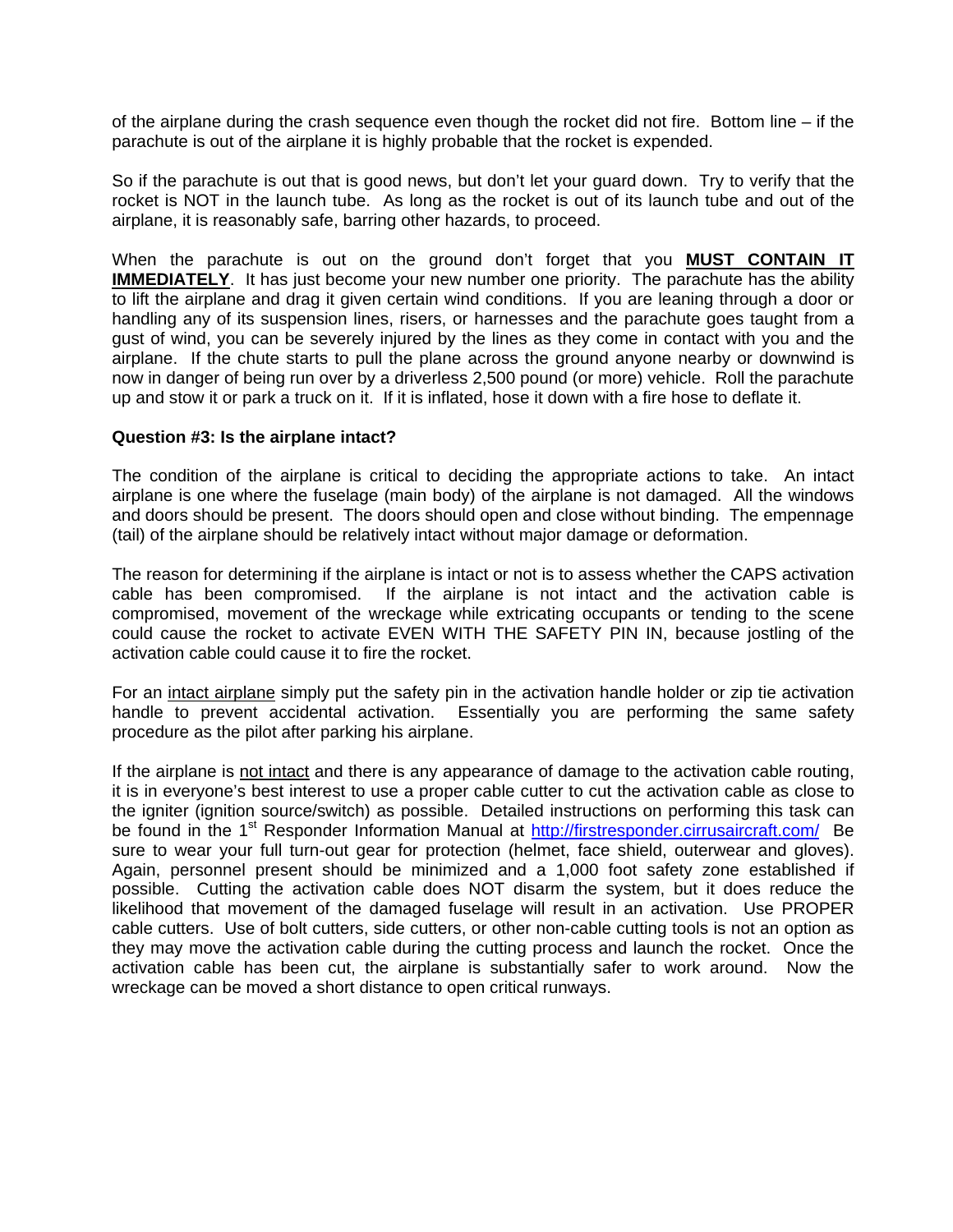## **Question #4: Where is the rocket?**

## *Rocket IN the Launch Tube*

If you find the rocket in the launch tube use the advice just covered in Question #3 to navigate your next steps. Everything depends on whether or not the airplane is intact or not at this point.

## *Rocket OUT of the Launch Tube*

Cirrus propeller driven airplanes have two basic types of CAPS: percussion ignition and electric ignition systems. The percussion system ignites the rocket from the bottom using black powder and magnesium set off by primers similar to a primer in a bullet or a shotgun shell. The electric system uses an igniter in the top of the rocket (look for the wires coming out the top). Both systems utilize a virtually identical mechanical cable activation system. Cutting the cable near the igniter/switch remains the same for both systems.

What does all this have to do with whether the rocket is out of the launch tube?

In percussion systems, if the rocket tumbles free of the airplane during a crash it has been separated from its ignition source. As long as no heat or fire come near the rocket, it is very safe. Within reason, the rocket from a percussion ignition system should no longer pose a threat as long as heat and flame don't come near it. Mark it, avoid it, and keep the site secured until a qualified technician can come render it inert.

In an electrical ignition systems, when the rocket tumbles free onto the ground it is likely the frangible link will be broken or severed. The frangible link is a perforated circuit card which connects the igniter on the top of the rocket to the airplane's electrical system. It is designed to break when the rocket launches and departs the airplane. If the rocket were to tumble free, the frangible link will have broken the same as if the rocket had been launched. Now you have a rocket AND an igniter lying on the ground as one, but there is no electrical power hooked to it. As long as you keep fire and heat away from the rocket and igniter they can no longer be activated by movement of the wreckage or the activation cable. As an additional safety measure, take the two wires coming out of the igniter and "shunt" them together – meaning to bare the ends of the wires and twist them together to close the circuit. This should prevent any stray voltages from setting off the igniter. Again – mark the location of the rocket, don't let anyone handle it, and keep it secured until a qualified technician can come render it inert.

Sometimes the question is posed as to whether radio signals can set off the electrical igniter. While technically possible, the system isn't sensitive to normal everyday communication devices. Thus, you don't have to try and shut down your communications network, but if you happen to venture onto a military base or telecommunications antenna farm, then you may want to consider this hazard.

## *Cannot find the Rocket*

Sometimes during an impact the rocket fires and flies away. If you cannot locate the rocket initially, remain vigilant as it may be found in the debris field at a later time. As long as it is not in the launch tube and connected to the activation cable and/or electrical system, the rocket poses a minimal threat as long as it does not become exposed to fire or heat.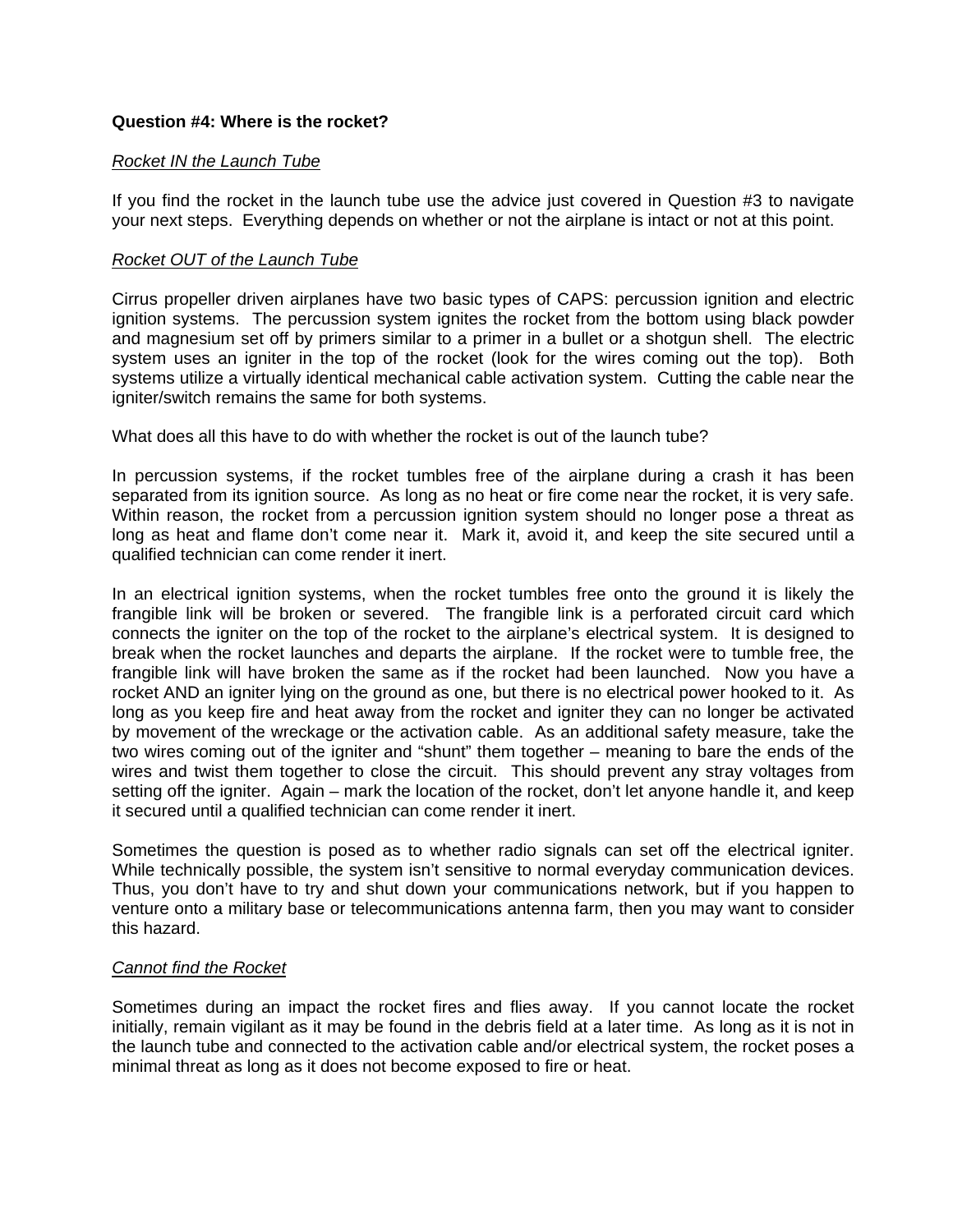## **Summary**

The  $1<sup>st</sup>$  Responder Information Manual is populated with lots of pictures and more details of everything just talked about. Asking yourself the four questions discussed in the order presented should aid you in making the proper decisions regarding the rocket in a Cirrus Airframe Parachute System. If you are more visually oriented, the following page has a flow chart that might also be found helpful.

Stay safe and thank you for what you do!

Four basic questions:

## **Question #1: Does the airplane you're dealing with have a Cirrus Airframe Parachute System (CAPS) or a ballistic parachute system?**

All Cirrus have CAPS® Many planes have ballistic parachute systems

## **Question #2: Is the parachute out of the airplane and visible on the ground?**

If yes  $-$ 

- High probability rocket is expended
- Contain it immediately so it doesn't inflate!!!

#### **Question #3: Is the airplane intact?**

- Yes SECURE by putting safety pin in activation handle
- No DISABLE by cutting activation cable with proper cable cutters near the igniter

#### **Question #4: Where is the rocket?**

In launch tube: Possible Danger – use information from question #3

 Out of launch tube separated from the plane: Rocket Safer – mark location, keep safe, have technician render inert

Unknown: Remain vigilant, ensure everyone on site knows about hazard(s) present